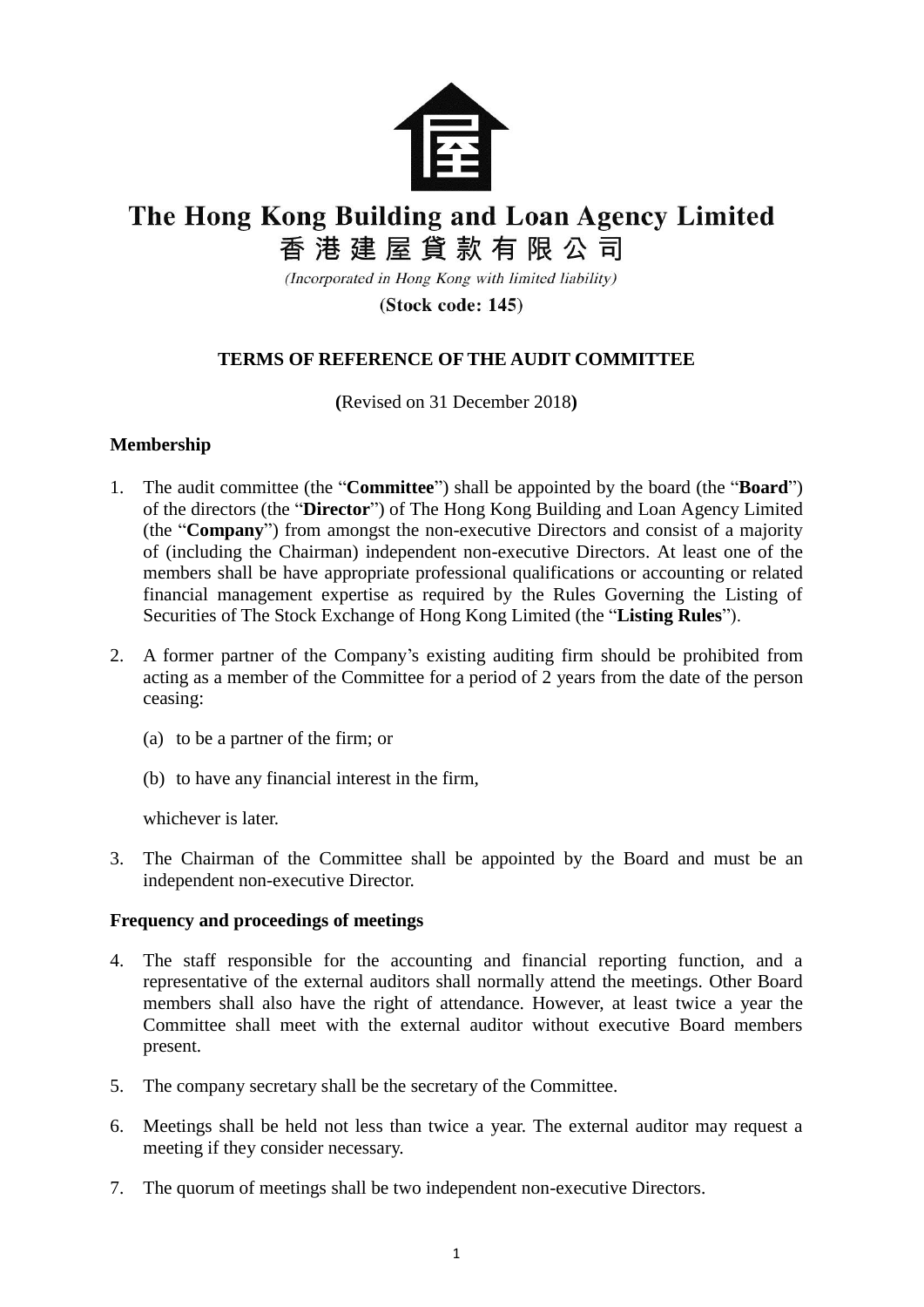#### **Duties, powers and functions**

- 8. Relationship with the Company's auditors
	- (a) to be primarily responsible for making recommendations to the Board on the appointment, reappointment and removal of the external auditor, and to approve the remuneration and terms of engagement of the external auditor, and any questions of its resignation or dismissal;
	- (b) to review and monitor the external auditor's independence and objectivity and the effectiveness of the audit process in accordance with applicable standards. The Committee should discuss with the auditor the nature and scope of the audit and reporting obligations before the audit commences; and
	- (c) to develop and implement policy on engaging an external auditor to supply non-audit services. For this purpose, "external auditor" includes any entity that is under common control, ownership or management with the audit firm or any entity that a reasonable and informed third party knowing all relevant information would reasonably conclude to be part of the audit firm nationally or internationally. The Committee should report to the Board, identifying and making recommendations on any matters where action or improvement is needed.
- 9. Review of financial information of the Company
	- (a) to monitor integrity of financial statements of the Company and its annual report and accounts, half-year report and, if prepared for publication, quarterly reports, and to review significant financial reporting judgments contained in them. In reviewing these reports before submission to the Board, the Committee should focus particularly on:-
		- (i) any changes in accounting policies and practices;
		- (ii) major judgmental areas;
		- (iii) significant adjustments resulting from audit;
		- (iv) the going concern assumptions and any qualifications;
		- (v) compliance with accounting standards; and
		- (vi) compliance with the Listing Rules and legal requirements in relation to financial reporting;
	- (b) regarding 9(a) above:-
		- (i) members of the Committee should liaise with the Board, senior management and the Committee must meet, at least twice a year, with the Company's auditors; and
		- (ii) the Committee should consider any significant or unusual items that are, or may need to be, reflected in the report and accounts, it should give due consideration to any matters that have been raised by the Company's staff responsible for the accounting and financial reporting function, compliance officer or auditors.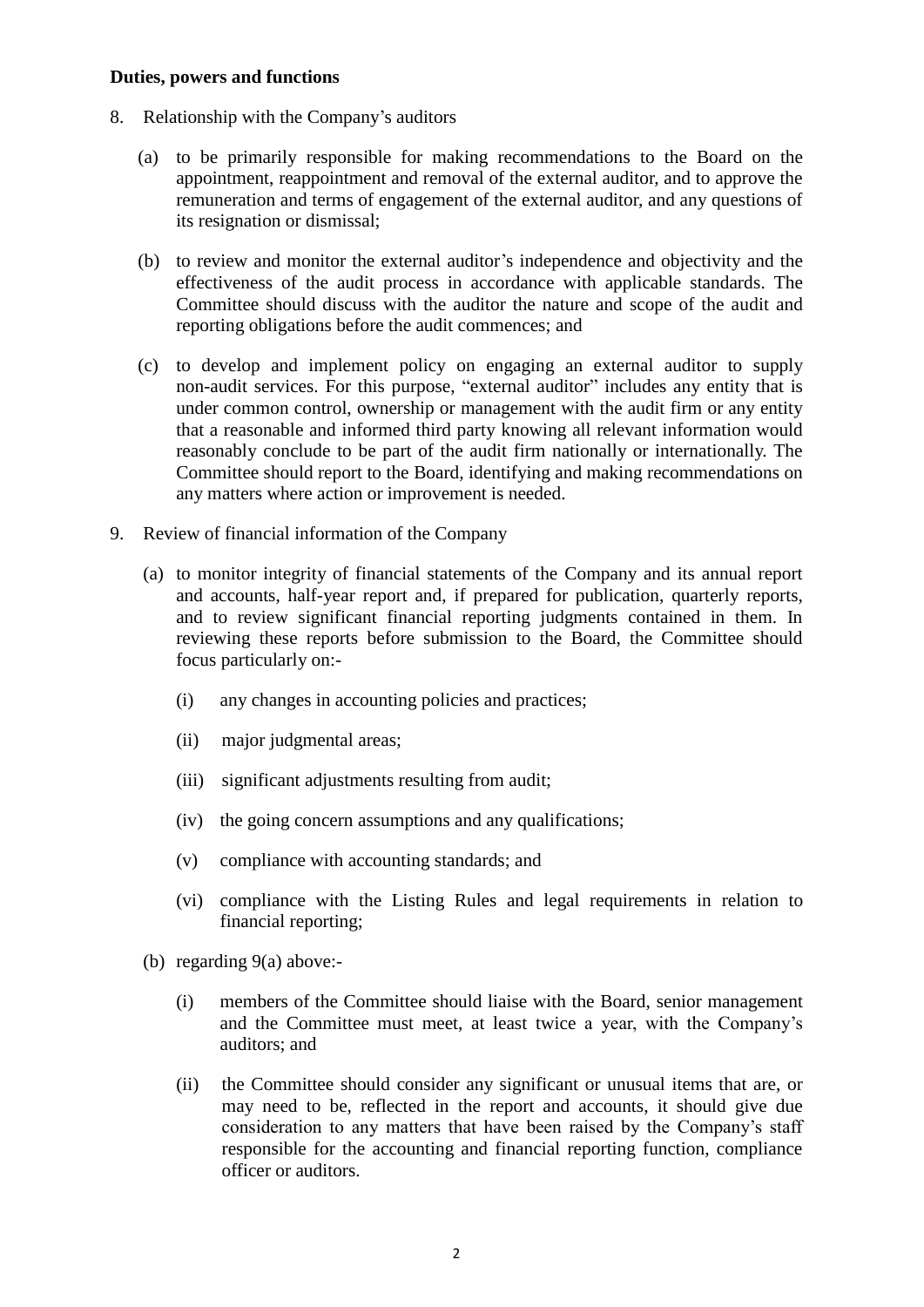- 10. Oversight of the Company's financial reporting system, risk management and internal control systems
	- (a) to review the Company's financial controls, and unless expressly addressed by a separate board risk committee, or by the Board itself, to review the Company's risk management and internal control systems;
	- (b) to discuss the risk management and internal control systems with management to ensure that management has performed its duty to have effective systems. This discussion should include the adequacy of resources, staff qualifications and experience, training programmes and budget of the Company's accounting and financial reporting function;
	- (c) to consider major investigation findings on risk management and internal control matters as delegated by the Board or on its own initiative and management's response to these findings;
	- (d) where an internal audit function exists, to ensure co-ordination between the internal and external auditors, and to ensure that the internal audit function is adequately resourced and has appropriate standing within the Company, and to review and monitor its effectiveness;
	- (e) to review the group's financial and accounting policies and practices;
	- (f) to review the external auditor's management letter, any material queries raised by the auditors to management about accounting records, financial accounts or systems of control and management's response;
	- (g) to ensure that the Board will provide a timely response to the issues raised in the external auditor's management letter;
	- (h) to report to the Board on the matters set out in the code provision (in respect of the Committee) pursuant to "Appendix 14 – Corporate Governance Code and Corporate Governance Report" of the Listing Rules; and
	- (i) to consider other topics, as defined by the Board.
- 11. Where the Board disagrees with the Committee's view on the selection, appointment, resignation or dismissal of the external auditors, the Company should include in the Corporate Governance Report a statement from the Committee explaining its recommendation and also the reason(s) why the Board has taken a different view.
- 12. The Committee shall review arrangements employees of the Company can use, in confidence, to raise concerns about possible improprieties in financial reporting, internal control or other matters. The Committee should ensure that proper arrangements are in place for fair and independent investigation of these matters and for appropriate follow-up action; and shall act as the key representative body for overseeing the Company's relations with the external auditor.
- 13. In addition, the Committee is authorized by the Board:-
	- (a) to investigate any activity within its terms of reference, and the executive Directors shall ensure that members of the Committee are provided with full and unlimited access to all books and accounts of the group;